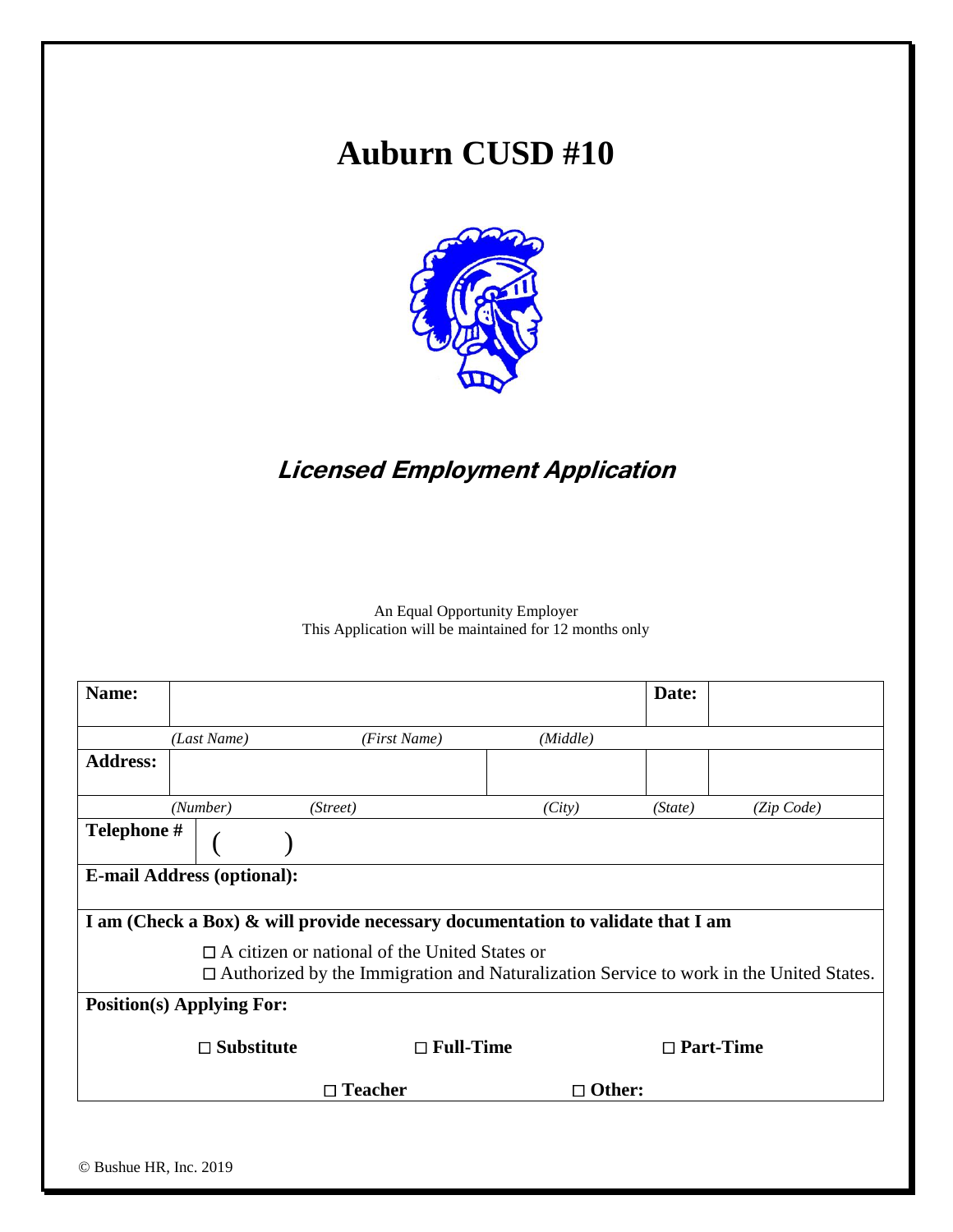| Have you ever worked for this school district before?<br>$\Box$ Yes $\Box$ No                                                                                                                                                 |        |  |  |             |                |                        |  |  |
|-------------------------------------------------------------------------------------------------------------------------------------------------------------------------------------------------------------------------------|--------|--|--|-------------|----------------|------------------------|--|--|
|                                                                                                                                                                                                                               |        |  |  |             |                |                        |  |  |
| Date available to Start:                                                                                                                                                                                                      |        |  |  |             |                |                        |  |  |
| Are you available to Work: $\Box$ Full-time $\Box$ Part-time                                                                                                                                                                  |        |  |  | $\Box$ Days | $\Box$ Nights  | $\Box$ <i>Weekends</i> |  |  |
| List any day or hours you are unable to work:                                                                                                                                                                                 |        |  |  |             |                |                        |  |  |
|                                                                                                                                                                                                                               | (Name) |  |  |             | (Relationship) |                        |  |  |
| <b>List Any Friends or</b>                                                                                                                                                                                                    |        |  |  |             |                |                        |  |  |
| <b>Relatives working</b><br>here:                                                                                                                                                                                             |        |  |  |             |                |                        |  |  |
|                                                                                                                                                                                                                               |        |  |  |             |                |                        |  |  |
| Please indicate your source of referral:                                                                                                                                                                                      |        |  |  |             |                |                        |  |  |
| $\Box$ District Employee $\Box$ Newspaper $\Box$ Employment Agency $\Box$ Contacted On Own $\Box$ Other                                                                                                                       |        |  |  |             |                |                        |  |  |
| Name: Name and the same state of the same state of the same state of the same state of the same state of the same state of the same state of the same state of the same state of the same state of the same state of the same |        |  |  |             | Name:          |                        |  |  |

# **United States Military Service:**

| Do you have United States Military Experience? $\Box$ Yes $\Box$ No |  |             |         | <b>Branch:</b>          |  |  |
|---------------------------------------------------------------------|--|-------------|---------|-------------------------|--|--|
| <b>Date Entered:</b>                                                |  | Date        |         | <b>Rank at Time of</b>  |  |  |
|                                                                     |  | Discharged: |         | Discharge:              |  |  |
| <b>Special Skills or</b>                                            |  |             |         | <b>Present Military</b> |  |  |
| <b>Training from Service:</b>                                       |  |             | Status: |                         |  |  |

#### **Education & Training:**

Please list educational institutions (high school, technical schools, college) attended beginning with the most recent.

| Name & Location of School | <b>Number of Years</b><br><b>Completed</b>             | <b>Degree Earned/Major</b> |
|---------------------------|--------------------------------------------------------|----------------------------|
|                           | (circle one)                                           |                            |
|                           | $2 \quad 3$<br>4                                       |                            |
|                           | 0000                                                   |                            |
|                           | $1 \quad 2 \quad 3 \quad 4$                            |                            |
|                           | 0000                                                   |                            |
|                           | $2 \quad 3$<br>$\mathbf{1}$<br>$\overline{\mathbf{4}}$ |                            |
|                           | $\circ$<br>$\circ$                                     |                            |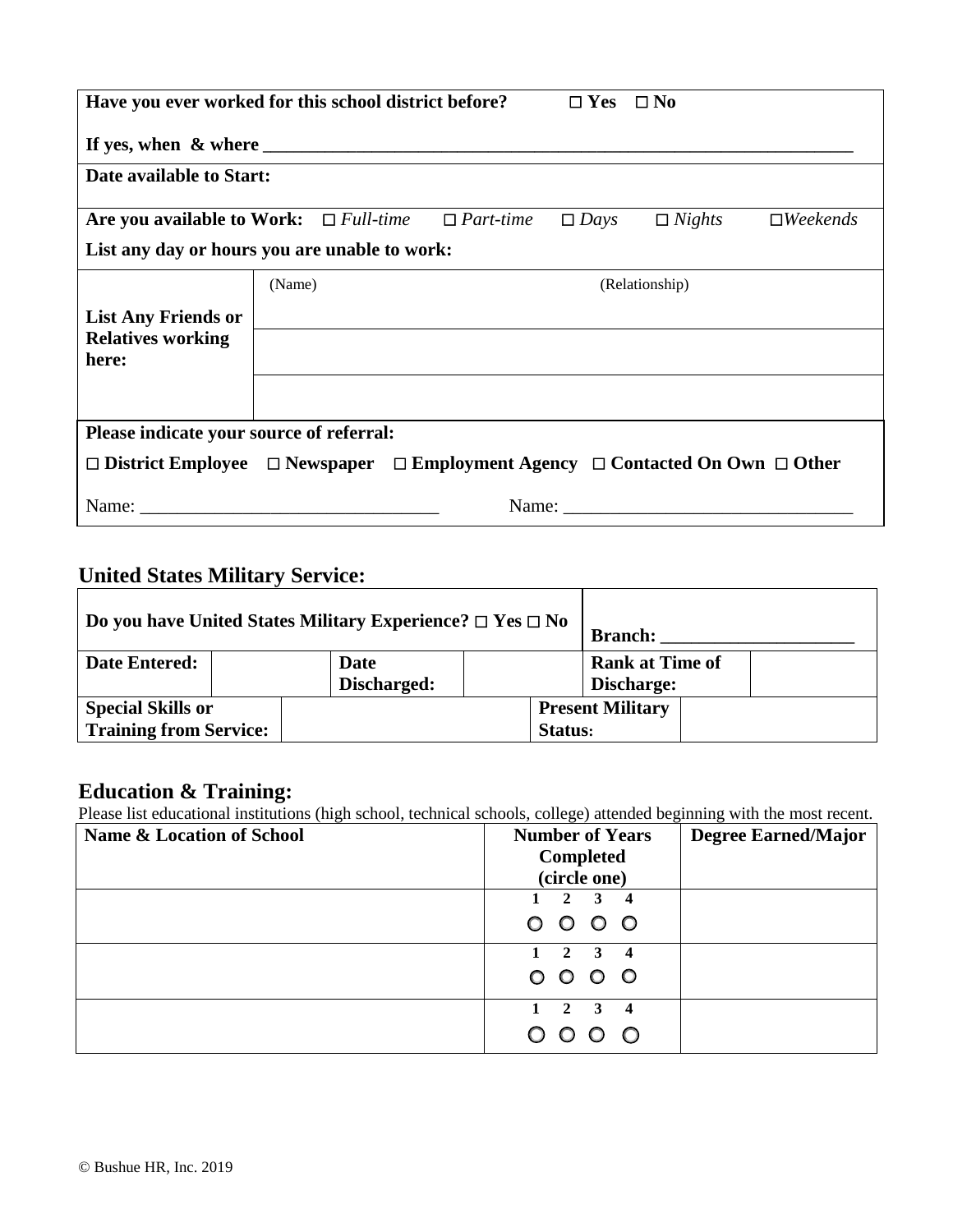### **Work Experience:** List below your previous employers, starting with the most current one.

| <b>Employer Name:</b>       |              | Address: |                             |
|-----------------------------|--------------|----------|-----------------------------|
| Position:                   | Dates - From |          | To                          |
| Supervisor -Name and Title  |              |          | Phone<br>$\mathcal{E}$<br>€ |
| Reason for Leaving          |              |          |                             |
| <b>Employer Name:</b>       |              | Address: |                             |
| Position:                   | Dates - From |          | To                          |
| Supervisor - Name and Title |              |          | Phone<br>$\mathcal{E}$<br>€ |
| Reason for Leaving          |              |          |                             |
| <b>Employer Name:</b>       |              | Address: |                             |
| Position:                   | Dates - From |          | To                          |
| Supervisor Name and Title   |              |          | Phone                       |
| Reason for Leaving          |              |          |                             |
| <b>Employer Name:</b>       |              | Address: |                             |
| Position:                   | Dates - From |          | $\operatorname{To}$         |
| Supervisor Name and Title   |              |          | Phone<br>$\mathcal{E}$<br>€ |
| Reason for Leaving          |              |          |                             |

Are there any other places you have worked in addition to those listed above?  $\Box$  Yes  $\Box$  No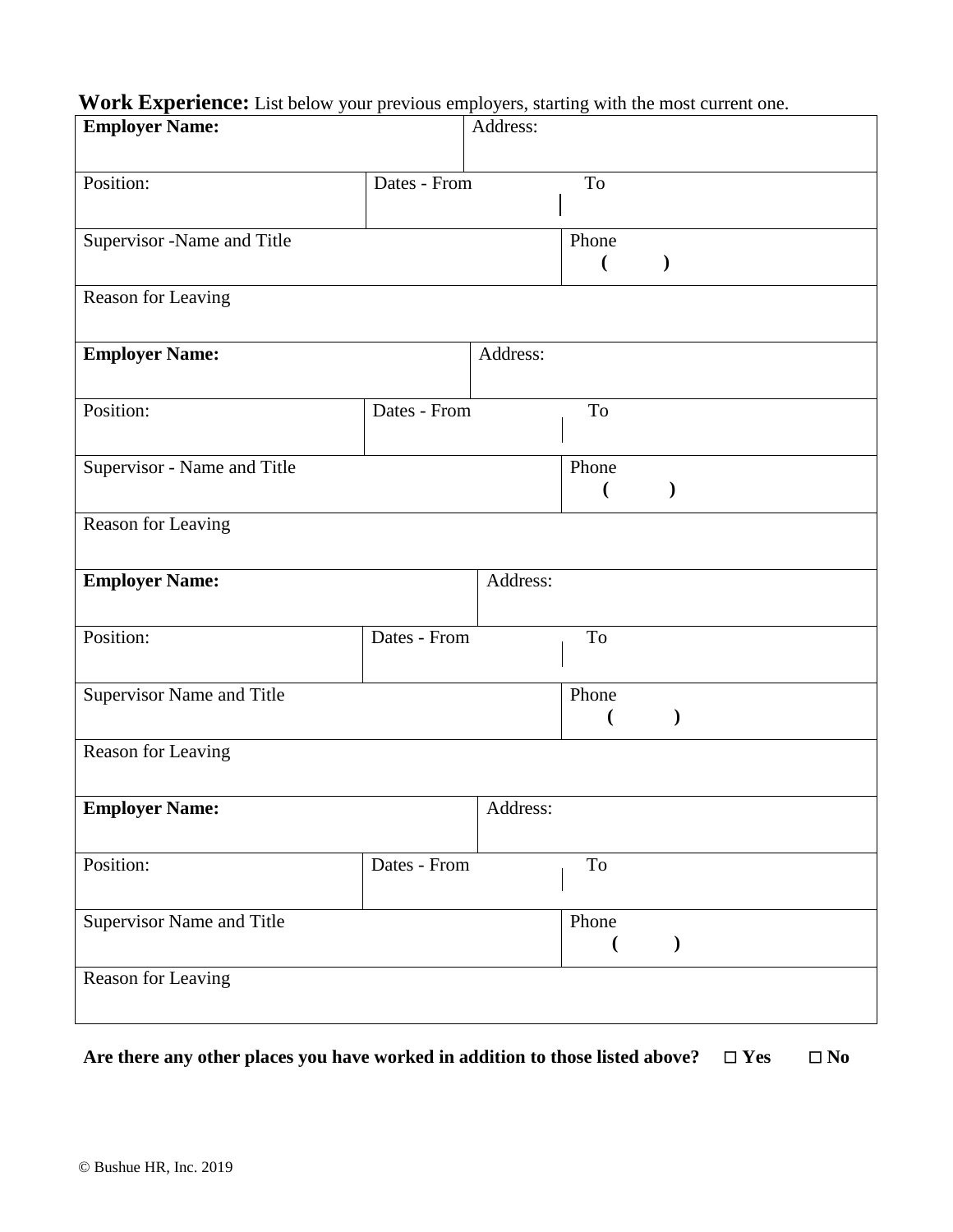#### **Additional Experience:**

Please list any additional experience.

**Professional References:** Include three professional references who supervised your previous work (principals, supervisors, superintendents).

\_\_\_\_\_\_\_\_\_\_\_\_\_\_\_\_\_\_\_\_\_\_\_\_\_\_\_\_\_\_\_\_\_\_\_\_\_\_\_\_\_\_\_\_\_\_\_\_\_\_\_\_\_\_\_\_\_\_\_\_\_\_\_\_\_\_\_\_\_\_\_\_\_\_\_\_\_\_\_\_\_\_\_\_

| <b>Name</b> | <b>Address, City, State</b> | <b>Position</b> | <b>Phone Number</b> |
|-------------|-----------------------------|-----------------|---------------------|
|             |                             |                 |                     |
|             |                             |                 |                     |
|             |                             |                 |                     |
|             |                             |                 |                     |
|             |                             |                 |                     |
|             |                             |                 |                     |

THIS SECTION MUST BE COMPLETED AS PART OF THE APPLICATION PROCESS. PLEASE MAKE CERTAIN THAT YOU ANSWER ALL OF THE QUESTIONS TRUTHFULLY. OMISSION OR FALSIFICATION OF ANY CRIMINAL INFORMATION WILL BE GROUNDS FOR IMMEDIATE DISMISSAL.

 $\Box$  **Yes**  $\Box$  **No** Have you ever been convicted of an offense other than a minor traffic violation?

If **YES**, when, where, and disposition of the conviction:

\_\_\_\_\_\_\_\_\_\_\_\_\_\_\_\_\_\_\_\_\_\_\_\_\_\_\_\_\_\_\_\_\_\_\_\_\_\_\_\_\_\_\_\_\_\_\_\_\_\_\_\_\_\_\_\_\_\_\_\_\_\_\_\_\_\_\_\_\_\_\_\_\_ *Note: An applicant for employment is not obligated to disclose sealed or expunged records of conviction or arrest*. *You are also not obligated to disclose expunged juvenile records of adjudication or arrest.*

- $\Box$  **Yes**  $\Box$  **No** Have you ever been convicted of, had adjudication withheld, pled no contest to, or entered a pretrial intervention program for a misdemeanor or felony criminal charge, or are there currently criminal charges pending against you? (IF YES, EXPLAIN ON SEPARATE SHEET)
- $\Box$  **Yes**  $\Box$  **No** Have you ever been confirmed as a child abuser by DCFS or similar state agency? (IF YES, EXPLAIN ON SEPARATE SHEET)
- □ Yes □ NoHave you ever been suspended without pay, or dismissed from employment, or resigned while an investigation was in progress for possible disciplinary action? IF YES,

| W<br>_ | anu |
|--------|-----|
| A.     |     |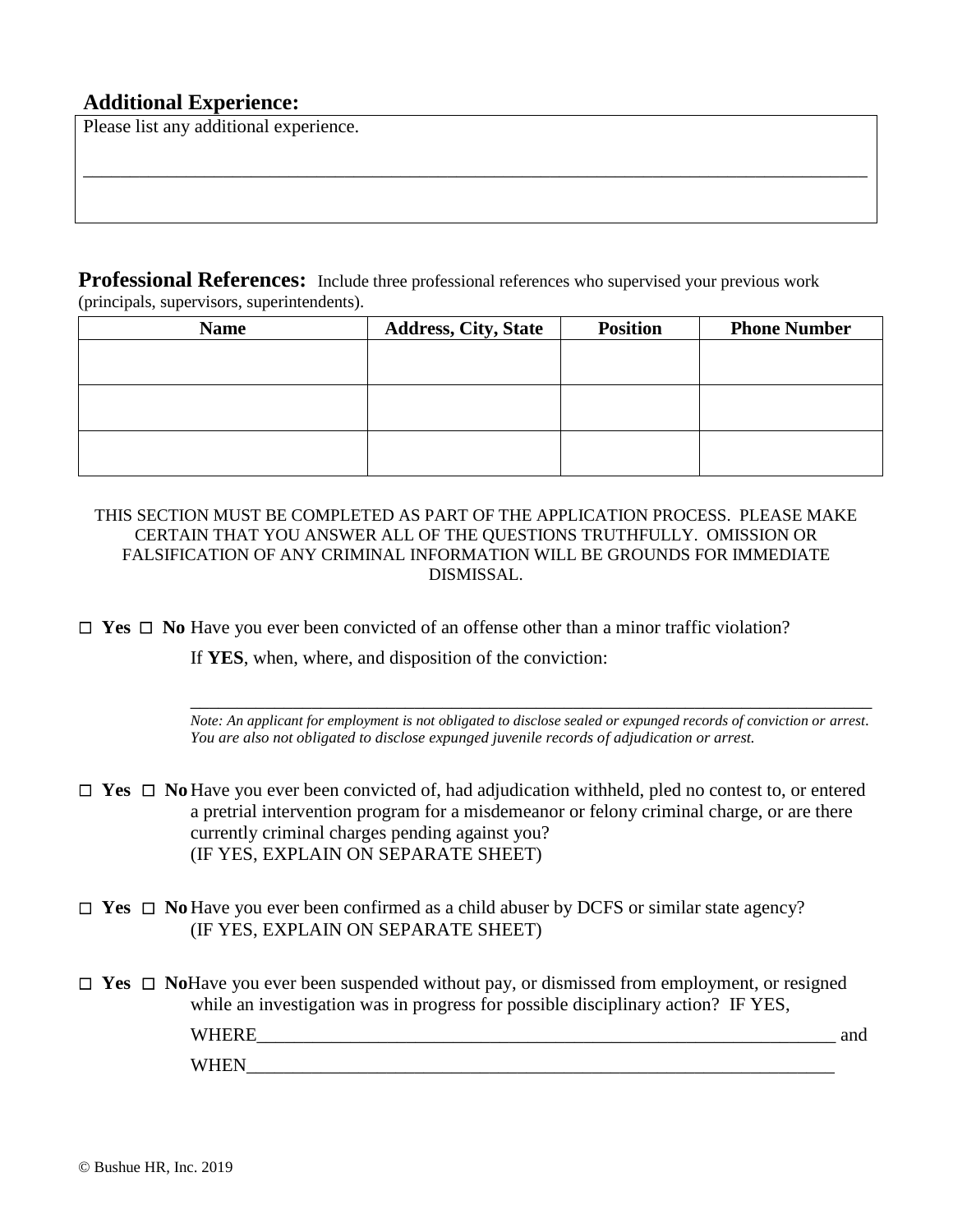By signing below, I understand that the information provided is true and correct, and that any misstatements or omission of material facts in the application or the hiring process may result in discontinuing of the hiring process or termination of employment, no matter when discovered. I agree that the district shall not be held liable in any respect if my employment is terminated because of false statements, answers or omissions made by me in this application.

I authorize the school district to analyze the truthfulness of all statements made on this application, complete reference checks from my current and former employers, and others that may provide information regarding my education and experiences. I also authorize a criminal background, sex offender, and other checks required by Federal and State government, the school code and insurance carrier for the district. I acknowledge that consideration for employment is contingent on the results of these background check(s). In addition, I give my consent for all contacted persons including current and former employers to provide information concerning this application, and I release each such person from liability for providing information to the school district.

I understand that any offers of employment may be contingent upon my taking and successfully passing a drug and/or alcohol test in accordance with school district's policy. If I refuse to submit to testing, refuse to sign the school district consent form, or test positive, the school district will not employ me.

I hereby attest that all statements made by me above are true to the best of my knowledge, and I agree to the terms noted above.

**Date:** \_\_\_\_\_\_\_\_\_\_\_\_\_\_\_\_\_\_ **Applicant's Signature:** \_\_\_\_\_\_\_\_\_\_\_\_\_\_\_\_\_\_\_\_\_\_\_\_\_\_\_\_\_\_\_\_\_\_\_\_\_\_\_\_